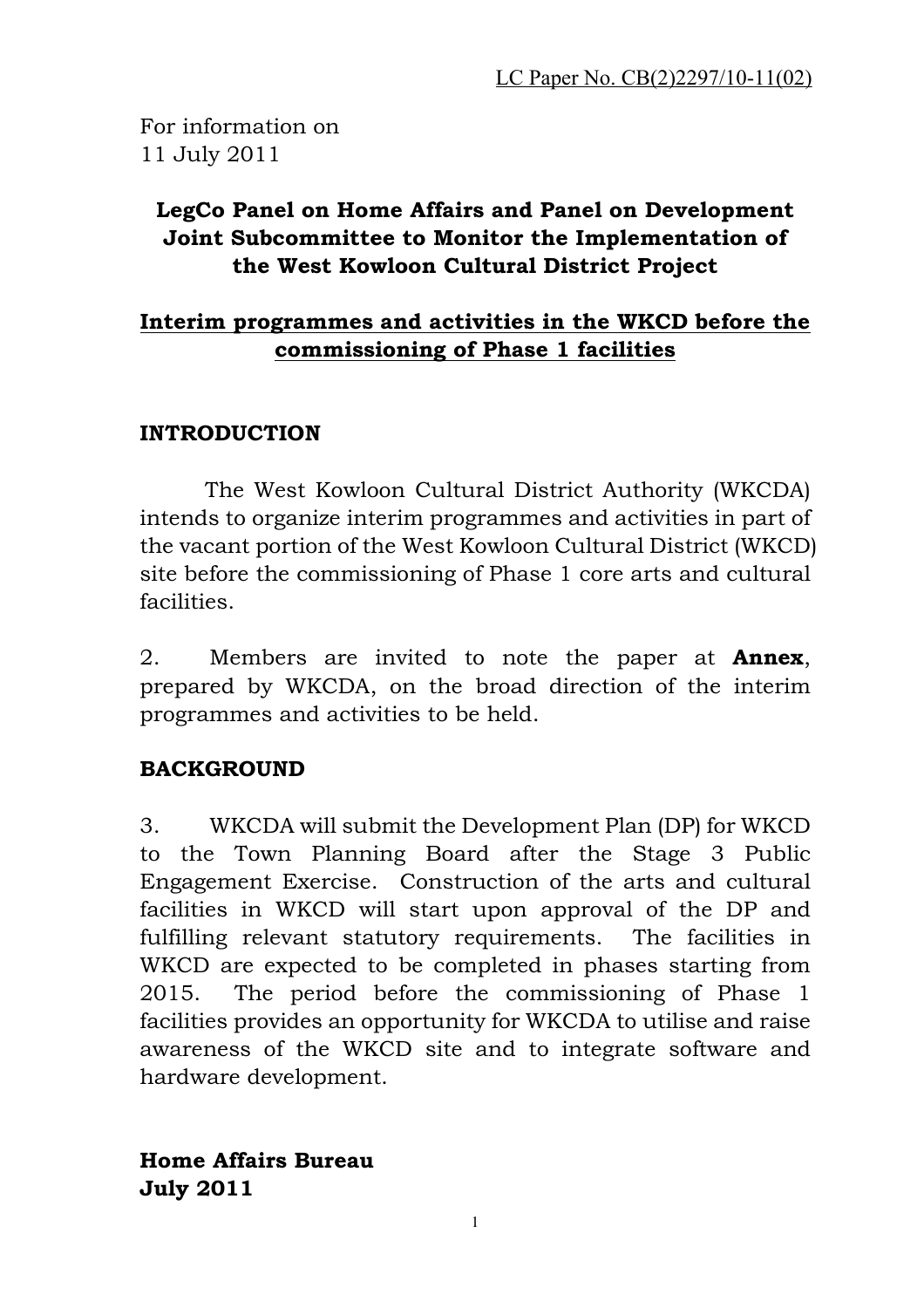Annex

## Paper from the West Kowloon Cultural District Authority

## Interim programmes and activities in the WKCD before commissioning of Phase 1 facilities

#### PURPOSE

This paper aims to inform Members of the proposed interim programmes and activities to be held at a suitable portion of the West Kowloon Cultural District (WKCD) site before the commissioning of Phase 1 core arts and cultural facilities.

# OBJECTIVES OF ORGANIZING INTERIM PROGRAMMES AND ACTIVITIES

2. Following the selection of Foster+Partners' conceptual plan for WKCD, the West Kowloon Cultural District Authority (WKCDA) and its Project Consultant are now in the process of formulating the Development Plan based on Foster's scheme. Potential sites for interim programmes and activities are being identified with respect to the land requirements of both the interim uses and subsequent permanent developments.

3. The overall objectives of organizing interim programmes and activities include:

- (a) Utilizing the WKCD site before commissioning of the Phase 1 facilities and providing opportunities for outdoor and/or indoor events;
- (b) Raising public awareness of the future uses of the site;
- (c) Bringing people to the site so that they will be familiar with access to the site and reinforcing the message that WKCD is developed for all the people of Hong Kong with their different backgrounds and interests;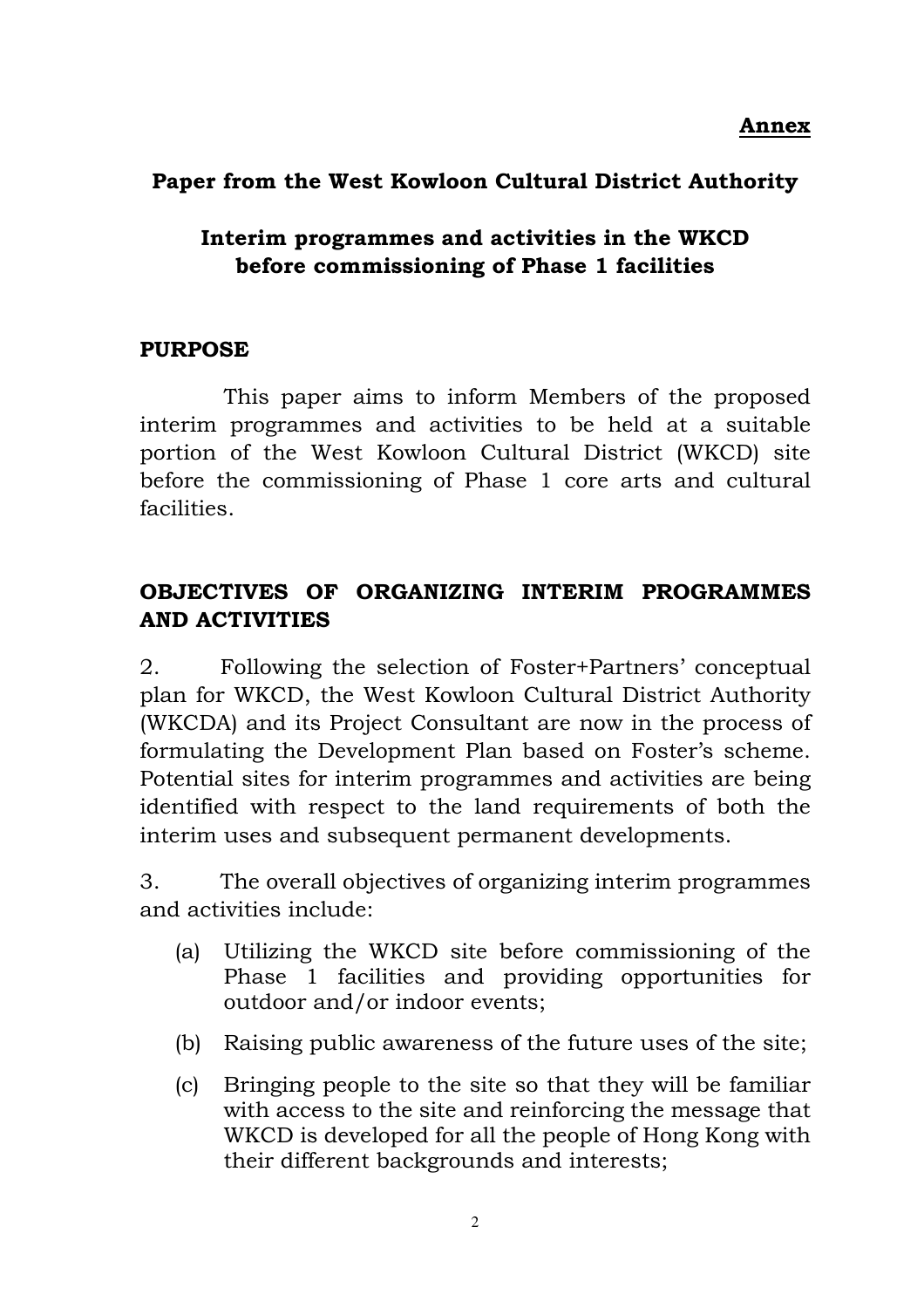- (d) Acting as incubators for developing and nurturing talents in performing arts and visual culture, plus associated venue management and other ancillary professional/technical skills;
- (e) Piloting the integration of software building with hardware development in response to public expectation; and
- (f) Providing the Authority with a foretaste of running a site with mixed cultural and commercial activities, and balancing the two to achieve a financially sustainable and viable operation for WKCD.

4. The proposal of organizing interim programmes and activities at WKCD site was presented to a Task Force of the Harbourfront Commission on 31 May 2011, and was generally well received.

## INTERIM PROGRAMMES AND ACTIVITIES SUITABLE IN **WKCD**

5. Interim programmes and activities being explored include:

- (a) arts exhibitions, performances and display of WKCD Information at the Arts Pavilion; and
- (b) outdoor and/or large scale activities at open site(s).

Arts Exhibitions, Performances and Display of WKCD Information at the Arts Pavilion

6. Building structure in the form of a pavilion could be put up in WKCD for arts exhibitions and performances well before the completion of permanent venues. It will become the communication platform among artists, performers, students and general public of both visual and performing arts background. Landscaped open area for outdoor performances and a WKCD information centre could also be incorporated.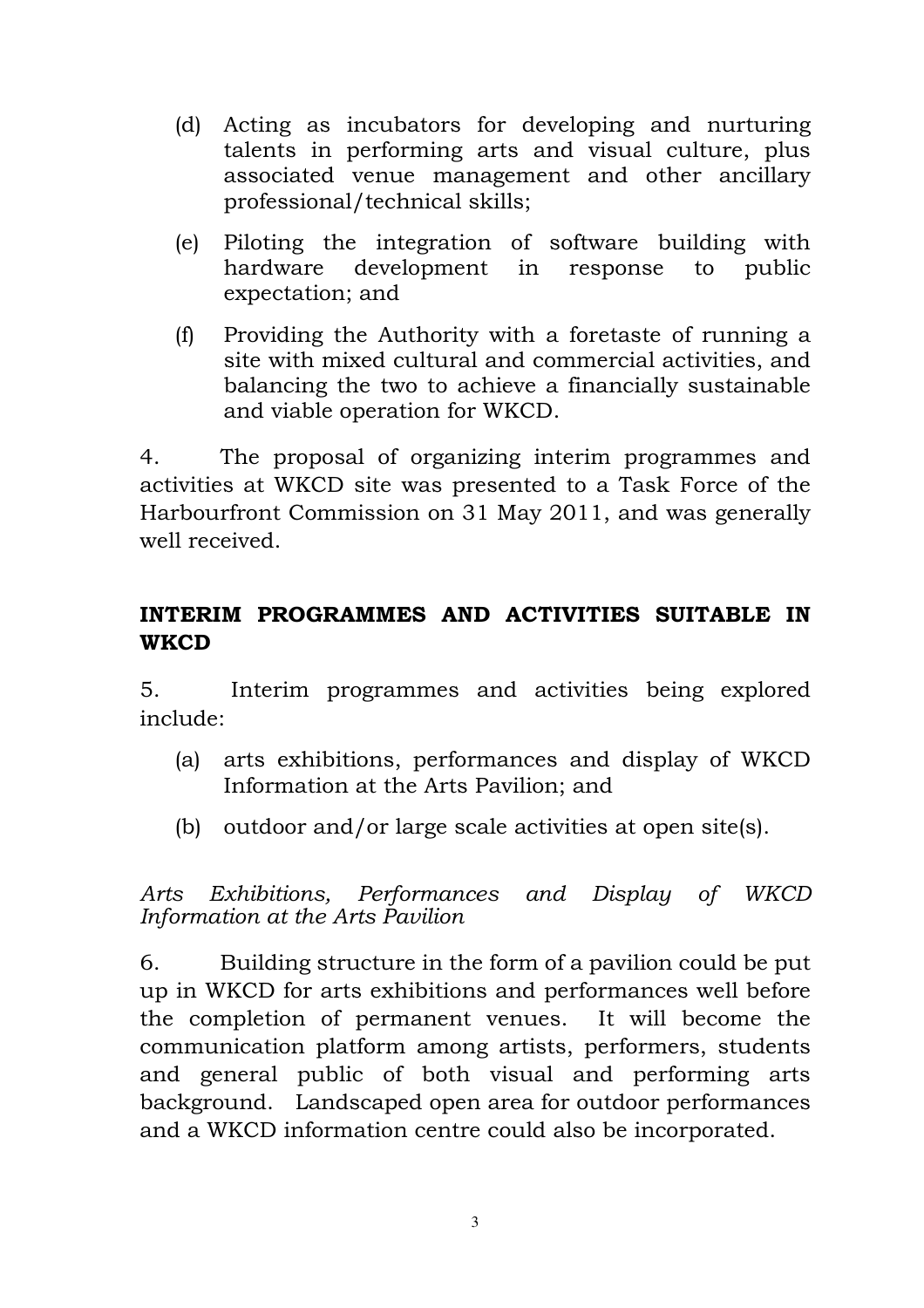Outdoor and/or Large Scale Activities at Open Site(s)

7. To attract visitors of different backgrounds and interests to WKCD, opportunities should also be made on site to accommodate a wide variety of outdoor and/or large scale activities. WKCDA is exploring arts and cultural activities including, but not limited to, public art installations/exhibitions; outdoor music festivals; music, dance and drama performances; rehearsals and educational programmes; and school activities that involve large groups of students and the youth. WKCDA is also exploring the feasibility of organizing an outdoor Cantonese Opera performance over Chinese New Year 2012 on the Canton Road side of the WKCD site.

8. Apart from organizing arts and cultural activities, it is envisaged that part of the land could be used for commercial activities to generate sufficient revenue for WKCDA to manage and run the site, and to fund arts and cultural programmes on the site for the next few years before permanent facilities come on stream in WKCD. Examples of commercial activities include wine and dine festival, commercial branding events, selected advertisements, ancillary food and beverage facilities, fun fairs, and other large scale seasonal events, etc.

# SITE AVAILABILITY FOR INTERIM PROGRAMMES AND **ACTIVITIES**

9. With respect to the interim programmes and activities stated above, potential sites in WKCD are being identified taking into account other existing temporary uses, various site constraints, and possible conflicts with the construction of Phase 1 facilities, infrastructure and landscape works. Preliminary investigation shows that the headland area (about 7.5 ha) around the existing WKCD promenade would be suitable and available for interim programmes and activities as stated above. WKCDA will explore the possibility of extending the land use to adjoining land currently under the management of government departments.